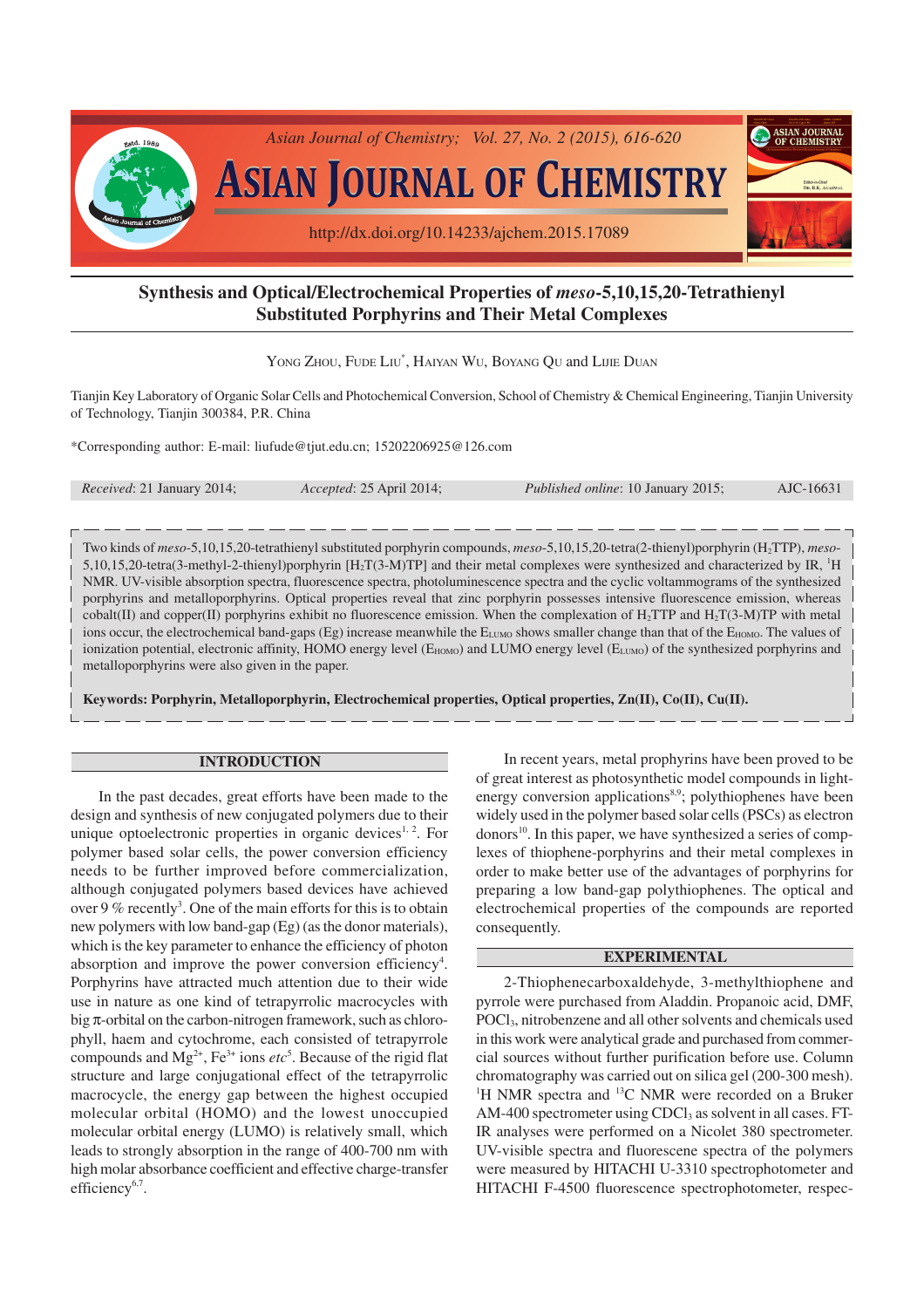tively. Photoluminescence experiments were performed on a FL3-212-TCSPC fluorescence spectrophotometer. Cyclic voltammogram (CV) measurements were conducted on an electrochemistry workstation (LK-2005A, Tianjin) with the compound film on platinum (Pt) plate as the working electrode, Pt wire as counter electrode and Ag/AgCl electrode as a reference electrode with a scan rate of 50 mV/s. Tetrabutyl ammonium perchlorate (TBAP, 0.1 mol/L) and chloroform were used as supporting electrolyte and solvent, respectively. The measurements were calibrated using ferrocene as standard.

The synthetic routes of the *meso*-5,10,15,20-tetrathienyl substituted porphyrins and their metal complexes are shown in **Scheme-I**.

**3-Methyl-2-thiophenecarboxaldehyde (compound 1):** 9.62 mL (0.1 mol) 3-methylthiophene and 14 mL of anhydrous DMF were added into a 50 mL four-neck flask. The solution was cooled to 10 °C below by an ice-bath, 10.2 mL (0.11 mol) of POCl3 was added slowly. After the addition, the cooling bath was removed and the reactant was stirred at ambient temperature for 1.5 h. The solution was refluxed until 3-methylthiophene was found disappeared by means of TLC. Then, the reaction mixture was poured into 25mL of ice water, adjusted to pH 5-6 with 40 % sodium hydroxide solution and extracted by diethyl ether 3 times. The organic layer was washed with saturated sodium carbonate solution and water and then dried with anhydrous MgSO4. After the solvent was evaporated, dark red liquid as crude product was obtained. The crude product was distillated under vacuum to collect 7.7 g product (yield 61 %, 68-70 °C, 0.35 KPa, light yellow liquid). <sup>1</sup>H NMR (CDCl<sub>3</sub>, 400 MHz): 10.042 (s, 1H), 7.633-7.645 (d, 1H), 6.971-6.983 (d, 1H), 2.586 (s, 3H).

*meso***-5,10,15,20-Tetra(2-thienyl)porphyrin (compound 2, H2TTP):** 30 mL glacial acetic acid, 30 mL propionic acid and 15 mL of nitrobenzene were added into a 250 mL fourneck flask and the solution was heated under reflux at about 130 °C for 20 min. 2.8 mL (0.03 mol) 2-thiophenecarboxaldehyde in 30 mL propionic acid was added dropwise, meanwhile 2.07 mL (0.03 mol) of freshly distilled pyrrole in 30 mL acetic acid was added dropwise. After refluxing for 50-55 min, the reaction mixture was cooled to ambient temperature naturally. Then 25 mL of methanol was added, the solution was allowed to standing overnight. The precipitate was filtered and washed with hot water and ethanol for 3-4 times until the filtrate was nearly colorless. After drying for 24 h under vacuum, 2.1 g of purple powder was obtained as crude product. The crude product was purified by silica gel column chromatography



**Scheme-I:** Synthetic routes for the compounds of *meso*-5,10,15,20-tetrathienyl substituted porphyrins and their metal complexes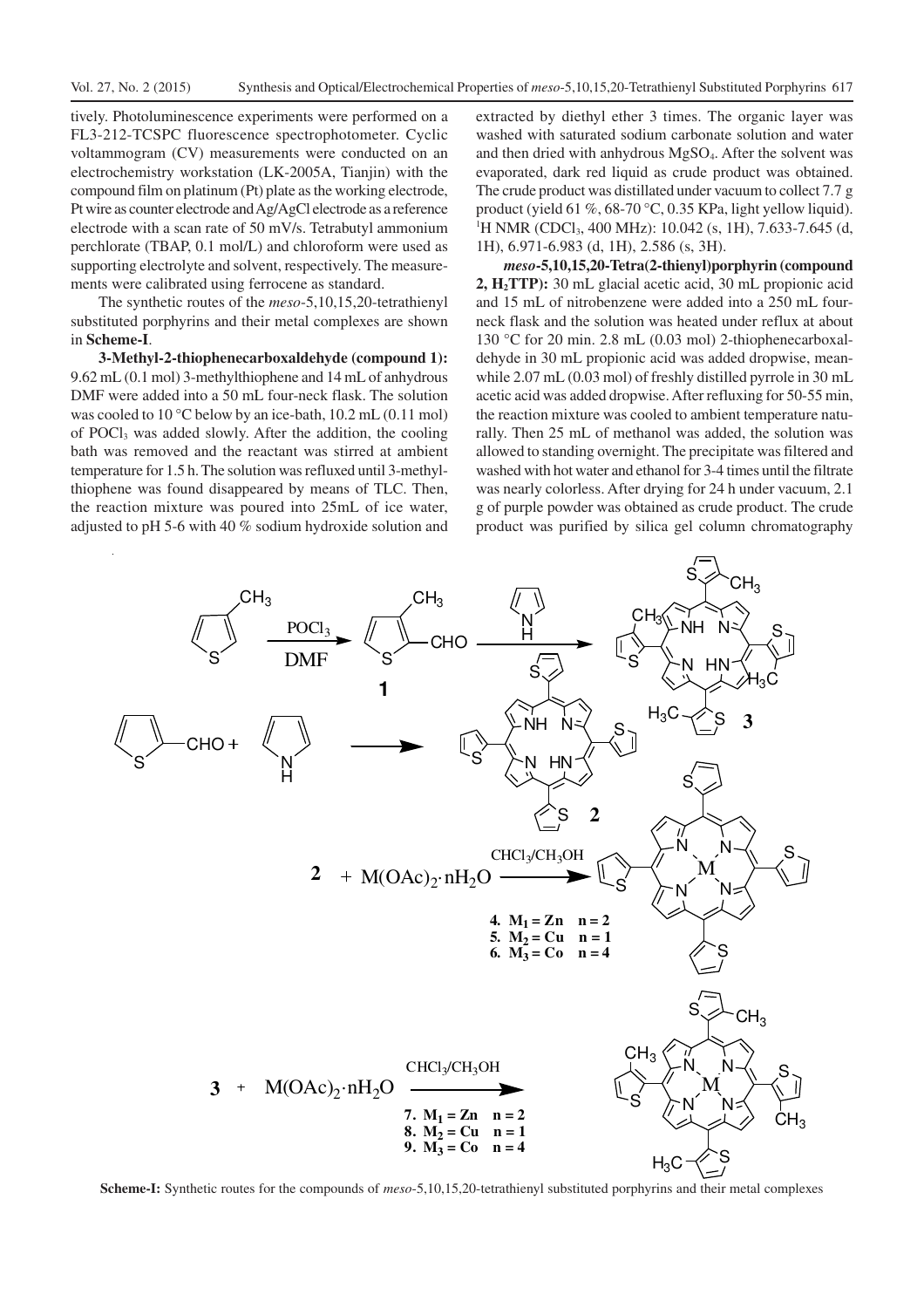(chloroform/petroleum ether  $= 2:1$ ), then 0.9 g desired bluepurple compound **2** was obtained (yield 18.8 %, mp. > 300 °C). IR (KBr, ν<sub>max</sub>, cm<sup>-1</sup>): 3321, 3096, 2918, 2850, 1806, 1628, 1553, 1468, 1396, 1073, 1041, 967, 950, 794, 707, 632, 521. <sup>1</sup>H NMR (CDCl<sub>3</sub>, 400 MHz): 9.064 (s, 8H), 7.941-7.952 (d, 4H), 7.878-7.894 (d, 4H), 7.522-7.543 (m, 4H), -2.626 (s, 2H).

*meso***-5,10,15,20-Tetra(3-methyl-2-thienyl)porphyrin [compound 3, H2T(3-M)TP]:** *meso*-5,10,15,20-Tetra(3 methyl-2-thienyl)porphyrin was synthesized in the similar way as H<sub>2</sub>TTP with a yield of 16.5 %, m.p. > 300 °C. IR (KBr,  $v_{\text{max}}$ , cm-1): 3321, 3095, 2920, 2851, 1647, 1545, 1460, 1334, 1056, 967, 795, 709, 617, 469. <sup>1</sup>H NMR (CDCl<sub>3</sub>, 400 MHz): 8.938 (s, 8H), 7.741-7.758 (d, 4H), 7.338-7.358 (d, 4H), 2.118-2.202 (m, 12H), -2.617 (s, 2H).

**Zinc** *meso***-5,10,15,20-tetra(2-thienyl)porphyrin (compound 4, ZnTTP):** A mixture of compound **2** (0.14 g, 0.22 mmol) and  $Zn(OAc)_{2}$  (0.072 g, 0.33 mmol) in CHCl<sub>3</sub> (20 mL) and CH<sub>3</sub>OH (6 mL) was refluxed for 2 h. After cooling to room temperature, the mixture was filtered and washed with water. After drying for 24 h under vacuum, the crude product was purified by the silica gel column chromatography (chloroform: petroleum ether = 1:1), then  $0.126$  g desired bluepurple compound **4** was obtained (yield 82 %, m.p. > 300 °C). IR (KBr,  $V_{\text{max}}$ , cm<sup>-1</sup>): 3096, 2921, 2851, 1633, 1487, 1425, 1350, 1291, 1167, 1072, 972, 798, 702, 466. <sup>1</sup>H NMR (CDCl<sub>3</sub>, 400 MHz): 9.172 (s, 8H), 7.937-7.945 (d, 4H), 7.865-7.878 (d, 4H), 7.519-7.542 (m, 4H).

**Copper(II)** *meso***-5,10,15,20-tetra(2-thienyl)porphyrin (compound 5, CuTTP):** Bright purple solid, yield 86 %, m.p.  $>$  300 °C. IR (KBr,  $v_{\text{max}}$ , cm<sup>-1</sup>): 3096, 2921, 2852, 1589, 1426, 1351, 1323, 1224, 1170, 1074, 973, 800, 701, 454.

**Cobalt(II)** *meso***-5,10,15,20-tetra(2-thienyl)porphyrin (compound 6, CoTTP):** Bright purple solid, yield 80.5 %, m.p. > 300 °C. IR (KBr,  $v_{\text{max}}$ , cm<sup>-1</sup>): 3096, 2921, 2852, 1649, 1461, 1328, 1224, 1169, 1071, 979, 815, 702, 463.

**Zinc** *meso***-5,10,15,20-tetra(3-methyl-2-thienyl)porphyrin [compound 7, ZnT(3-M)TP]:**A mixture of compound **3** (0.208 g, 0.3 mmol) and  $Zn(OAc)_{2}$  (0.1 g, 0.45 mmol) in CHCl<sub>3</sub> (20 mL) and CH<sub>3</sub>OH (8 mL) was refluxed for 2 h. After cooling to room temperature, the mixture was filtered and washed with water. After drying for 24 h under vacuum, the crude product was purified by the silica gel column chromatography (petroleum ether: ethyl acetate  $= 5:1$ ), then 0.19 g desired purple compound **7** was obtained (yield 83.7 %, m.p.  $> 300$  °C). IR  $(KBr, V_{max}, cm^{-1})$ : 3095, 2920, 2852, 1653, 1515, 1458, 1378, 1329, 1063, 980, 818, 792, 702, 620, 464. <sup>1</sup>H NMR (CDCl3, 400 MHz): 9.031 (s, 8H), 7.732-7.745 (d, 4H), 7.347-7.357 (d, 4H), 2.131-2.224 (m, 12H).

**Copper(II)** *meso***-5,10,15,20-tetra(3-methyl-2-thienyl) porphyrin [compound 8, CuT(3-M)TP]:** Bright purple solid, yield 82.4 %, m.p. > 300 °C. IR (KBr,  $v_{\text{max}}$ , cm<sup>-1</sup>): 3099, 2917, 2853, 1646, 1520, 1450, 1370, 1335, 1067, 984, 821, 794, 708, 618, 468.

**Cobalt(II)** *meso***-5,10,15,20-tetra(3-methyl-2-thienyl) porphyrin [compound 9, CoT(3-M)TP]:** Bright purple solid, yield 86.7 %, m.p. > 300 °C. IR (KBr,  $v_{\text{max}}$ , cm<sup>-1</sup>): 3097, 2920, 2852, 1646, 1568, 1433, 1340, 1070, 991, 822, 794, 710, 618, 467.

#### **RESULTS AND DISCUSSION**

The IR spectra of  $H_2T(3-M)TP$  and  $H_2TTP$  show that the stretching vibrational absorption peak of N-H bond in pyrrole ring is at about  $3321 \text{ cm}^{-1}$  and the bending vibrational absorption peak of the N-H bond is at about 967 cm<sup>-1</sup>. When the complexation of  $H_2T(3-M)TP$  and  $H_2TTP$  with metal ions occur, the two absorption peaks mentioned above disappear, which indicates that the bond between N-H in pyrrole ring is substituted by N-metal ions. This is the typical characteristic of the formation of metalloporphyrin complexes.

<sup>1</sup>H NMR spectra of H<sub>2</sub>TTP and H<sub>2</sub>T(3-M)TP show that the chemical shift of the synthesized two kinds of porphyrin derivatives present negative position at -2.626 and -2.617, respectively, which can be attributed to the chemical shift of H in bond N-H. When the complexation of  $H_2$ TTP and  $H_2$ T(3-M)TP with metal ions occur, the corresponding peaks at negative position disappear, such as  $\rm{^1H}$  NMR of ZnTTP and ZnT(3-M)TP. This indicates that the H in bond N-H is replaced by metal ions, meanwhile metal complexes of porphyrin formed. Owing to the paramagnetism,  $H$  NMR of CuTTP, CuT(3-M)TP, CoTTP and CoT(3-M)TP can not be measured in this work. In comparison with the  ${}^{1}H$  NMR of  $H_{2}TTP, H_{2}T(3-M)TP,$ ZnTTP and ZnT(3-M)TP, we find that the chemical shift slightly decreases in compound  $H<sub>2</sub>T(3-M)TP$ , which is possibly due to the electronic effect of the methyl groups, while in the metal complexes, the chemical shift of corresponding H increases, which can be attributed to the electron-withdrawing metal ions.

The UV-visible absorption spectra of porphyrin derivatives in CHCl<sub>3</sub> solution are showed in Figs. 1 and 2. Owing to similar structures, conjugated macrocyclic system of porphyrin ring, porphyrin derivatives exhibit the strong absorption peaks located in the range of 400-440 and 500-600 nm which are attributed to  $\pi \rightarrow \pi^*$  electron transition. Wherein, Soret-band is a single peak around 420 nm and weak Q-band includes four absorption peaks between 450 and 600 nm. The values of the absorption coefficient of Soret-band are about 10 to 20 times of Q-band. Q-band and Soret-band are attributed to the  $a<sub>lu</sub>(p) \rightarrow e<sub>g</sub>(p<sup>*</sup>)$  energy level transition and  $a<sub>2u</sub>(p) \rightarrow e<sub>g</sub>(p<sup>*</sup>)$ energy level transition of the porphin ring, respectively<sup>11</sup>.



Fig. 1. UV-visible spectra of H2TTP and its metal complexes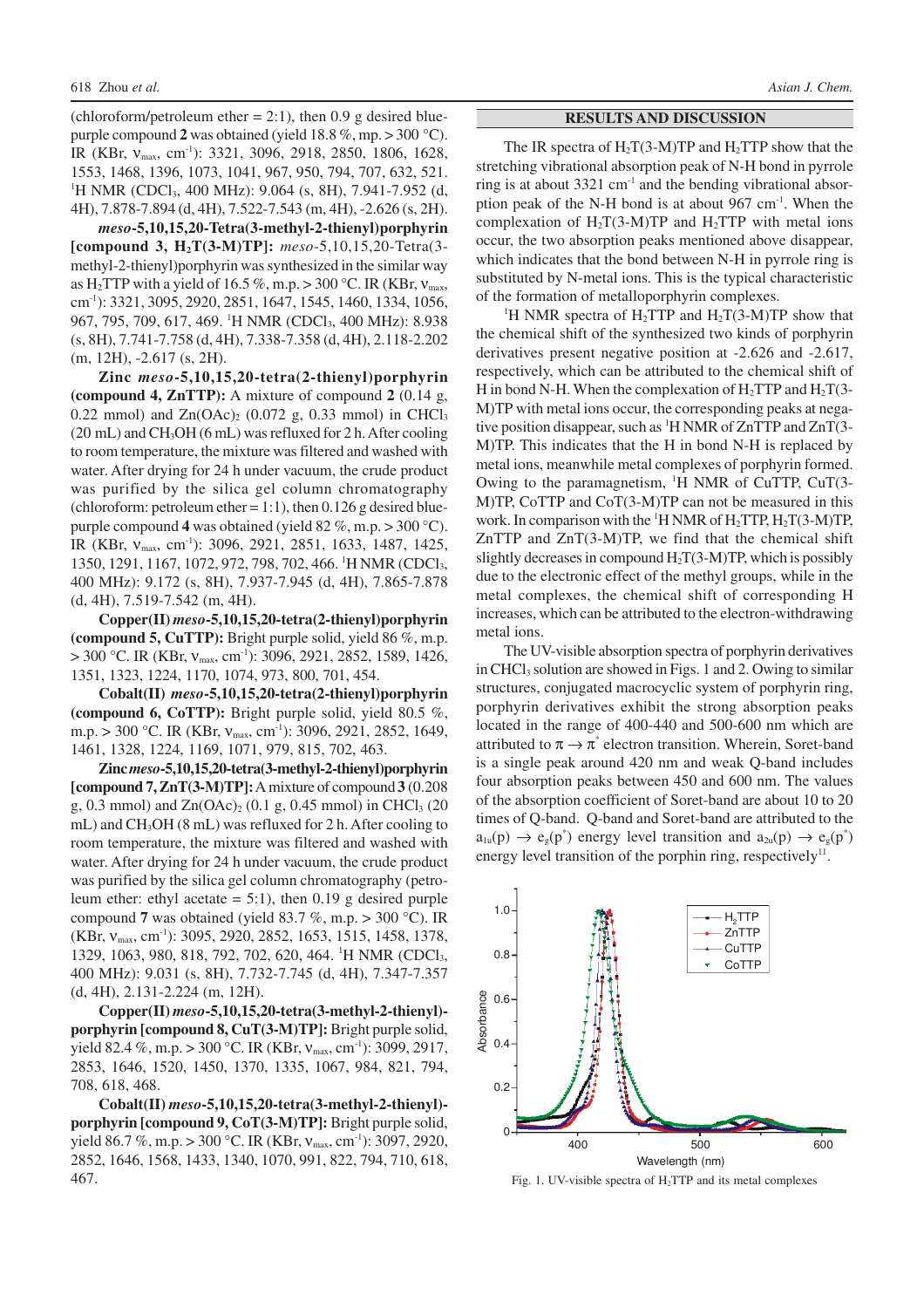

Fig. 2. UV-visible spectra of H2T(3-M)TP and its metal complexes

Fig. 1 shows the UV-visible spectra of  $H_2$ TTP and its metal complexes in CHCl<sub>3</sub> and Fig. 2 shows the UV-visible spectra of  $H_2T(3-M)TP$  and its metal complexes in CHCl<sub>3</sub>. In the visible region, both  $H_2$ TTP and  $H_2$ T(3-M)TP exhibit the strong absorption peaks (Soret-band) and four weak absorption peaks (Q-band). When the metal complexes formed, the Q-band absorption peaks were reduced to one peak. The main reason is that compound  $H_2TTP$  and  $H_2T(3-M)TP$  are  $D_{2h}$  point groups, which determine the Q-band is consist of four absorption peaks. When the metal ion was embedded into the porphyrin ring, the metal ion occupied the center of the porphyrin ring. Along with the four N atoms of porphyrin ring are coordinated with the metal ion, the symmetry of the metal complex and the degeneracy of molecular orbital increase, while the energy levels and the degree of the molecular orbital splitting decrease. The porphyrin metal complexes are  $D_{4h}$  point groups<sup>12</sup>, which usually lead to the number and intensity of the Q-band absorption peaks decrease in UV-visible spectra. This is also the typical characteristic of the formation of metalloporphyrin complexes.

The UV-visible spectra absorption data of the synthesized porphyrin and metalloporphyrin complexes are shown in Table-1. It indicates that the metalloporphyrin complexes only have one Q-band absorption peak and the Soret-band absorption peaks of ZnTTP and ZnT(3-M) are red-shifted than  $H_2$ TTP and  $H_2$ T(3-M)TP. In contrast, compound CuTTP, CoTTP, CuT(3-M)TP and CoT(3-M)TP are blue-shifted. The Q-band absorption peaks of metalloporphyrin ZnTTP, ZnT(3-

| TABLE-1<br>UV-VISIBLE SPECTRAL DATA OF<br>PORPHYRIN AND METALLOPORPHYRIN |                 |                        |     |     |     |
|--------------------------------------------------------------------------|-----------------|------------------------|-----|-----|-----|
| Compound                                                                 | Soret band (nm) | O <sub>band (nm)</sub> |     |     |     |
| H <sub>2</sub> TTP                                                       | 426             | 463                    | 522 | 560 | 596 |
| ZnTTP                                                                    | 427             |                        |     | 554 |     |
| CuTTP                                                                    | 420             |                        |     | 546 |     |
| CoTTP                                                                    | 417             |                        |     | 538 |     |
| $H2T(3-M)TP$                                                             | 426             | 466                    | 521 | 557 | 595 |
| $ZnT(3-M)TP$                                                             | 427             |                        |     | 553 |     |
| $CuT(3-M)TP$                                                             | 421             |                        |     | 545 |     |
| $CoT(3-M)TP$                                                             | 416             |                        |     | 535 |     |

M),CuTTP, CuT(3-M)TP, CoTTP and CoT(3-M)TP are blueshifted in contrast to the corresponding ligands in the order of  $Zn < Cu < Co$ , which indicates that the blue-shifted Q-band absorption peaks increase with the increase of metal atomic number.

The fluorescent studies are performed in CHCl<sub>3</sub> with scanning wavelength between 300 and 700 nm (Fig. 3) and the corresponding data are collected in Table-2. The Stokes shifts decrease when metal complexes are formed. Along with the complexation of H<sub>2</sub>TTP and H<sub>2</sub>T(3-M)TP with  $Zn^{2+}$ , the fluorescence emission improves greatly, whereas the fluorescence quenching effect arises when the complexation of H<sub>2</sub>TTP and H<sub>2</sub>T(3-M)TP with  $Cu^{2+}$  and  $Co^{2+}$  occur. This is possibly due to the electron-deficiency in 3*d* orbit of Cu<sup>2+</sup> and  $Co<sup>2+13</sup>$ . Fig. 4 shows the photoluminescence spectra of H<sub>2</sub>TTP,  $H_2T(3-M)TP$ , ZnTTP and ZnT(3-M)TP with excitation wavelength at 426 nm. It is shown that the maximum emission wavelength of H2TTP, H2T(3-M)TP, ZnTTP and ZnT(3-M)TP is at 724, 727, 666 and 654 nm, respectively. Similarly to the fluorescence, the photoluminescence of ZnTTP and ZnT(3- M)TP are blue-shited in contrast to their ligands, while no photoluminescence occurs for compound CuTTP, CuT(3- M)TP, CoTTP and CoT(3-M)TP. The photoluminescence intensity of H<sub>2</sub>TTP and H<sub>2</sub>T(3-M)TP are greater than that of ZnTTP and ZnT(3-M)TP, respectively.



Fig. 3. Fluorescent spectra of H<sub>2</sub>TTP, H<sub>2</sub>T(3-M)TP, ZnTTP and ZnT(3-M)TP



Fig. 4. Photoluminescence spectra of  $H_2$ TTP,  $H_2$ T(3-M)TP, ZnTTP and ZnT(3-M)TP